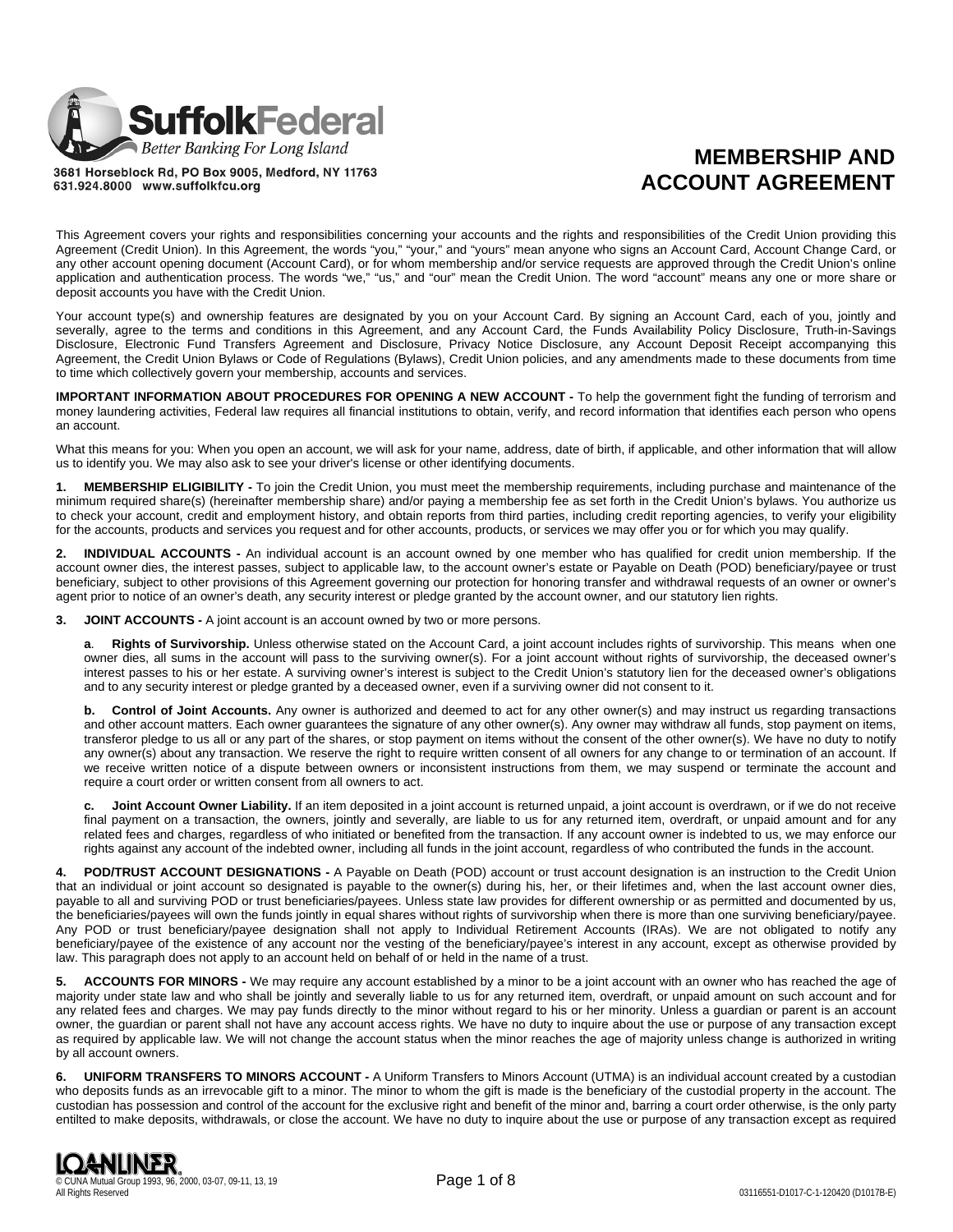by applicable law. If the custodian dies, we may suspend the account until we receive instructions from any person authorized by law to withdraw funds or a court order authorizing withdrawal.

**7. AGENCY DESIGNATION ON AN ACCOUNT -** An agency designation on an account is an instruction to us that the owner authorizes another person to make transactions as agent for the account owner regarding the accounts designated. An agent has no ownership interest in the account(s) or credit union voting rights. We have no duty to inquire about the use or purpose of any transaction made by the agent except as required by applicable law.

**8. DEPOSIT OF FUNDS REQUIREMENTS -** Funds may be deposited to any account, in any manner approved by the Credit Union in accordance with the requirements as set forth in the Truth-in-Savings Disclosure. Deposits made by mail, at night depositories, or at unstaffed facilities are not our responsibility until we receive them. We reserve the right to refuse or to return any deposit.

**a. Endorsements.** We may accept transfers, checks, drafts, and other items for deposit into any of your accounts if they are made payable to, or to the order of, one or more account owners even if they are not endorsed by all payees. You authorize us to supply missing endorsements of any owners if we choose. If a check, draft, or item that is payable to two or more persons is ambiguous as to whether it is payable to either or both, we will process the check, draft, or item as though it is payable to all such persons. If an insurance, government, or other check or draft requires an endorsement, we may require endorsement as set forth on the item. Endorsements must be made on the back of the check or draft within 1½ inches from the top edge, although we may accept endorsements outside this space. However, any loss we incur from a delay or processing error resulting from an irregular endorsement or other markings by you or any prior endorser will be your responsibility. If we offer a remote deposit capture service and you have been approved to use the service to make deposits to your account, you agree that, prior to transmitting check or draft images, you will restrictively endorse each original check or draft in accordance with any other agreement with us that governs this service.

**b. Collection of Items.** We act only as your agent and we are not responsible for handling items for deposit or collection beyond the exercise of ordinary care. We are not liable for the loss of an item in transit or the negligence of any correspondent. Each correspondent will only be liable for its own negligence. We may send any item for collection. Items drawn on an institution located outside the United States are handled on a collection basis only. You waive any notice of nonpayment, dishonor, or protest regarding items we purchase or receive for credit or collection to your account. We reserve the right to pursue collection of previously dishonored items at any time, including giving a payor financial institution extra time beyond any midnight deadline limits.

**c. Restrictive Legends.** Some checks and drafts contain restrictive legends or similar limitations on the front of the item. Examples of restrictive legends include "two signatures required," "void after 60 days," and "not valid over \$500.00." We are not liable for payment of any check or draft contrary to a restrictive legend or other limitation contained in or on the item unless we have specifically agreed in writing to the restriction or limitation.

**d. Final Payment.** All checks, drafts, automated clearinghouse (ACH) transfers or other items credited to your account are provisional until we receive final payment. If final payment is not received, we may charge your account for the amount of such items and impose a returned item fee on your account. Any collection fees we incur may be charged to your account. We reserve the right to refuse or return any item or fund transfer.

**e. Direct Deposits.** We may offer direct deposit services, including preauthorized deposits (e.g., payroll checks, Social Security or retirement checks, or other government checks) or preauthorized transfers from other accounts. You must authorize direct deposits or preauthorized transfers by completing a separate authorization document. You must notify us if you wish to cancel or change a direct deposit or preauthorized transfer. Any cancellation or change will become effective once we receive notice from you and have a reasonable period of time to act on your request. If your account is overdrawn, you authorize us to deduct the amount your account is overdrawn from any deposit, including deposits of government payments or benefits. Upon a bankruptcy filing, unless you cancel the authorization, we will continue applying payments from direct deposits in accordance with your authorization on file with us. If we are required to reimburse the U.S. Government for any benefit payment directly deposited into your account, we may deduct the amount returned from any of your accounts, unless prohibited by law.

**f. Crediting of Deposits.** Deposits will be credited to your account on the day we consider them received as stated in our Funds Availability Policy Disclosure.

# **9. ACCOUNT ACCESS**

**a. Authorized Signature.** Your signature on the Account Card authorizes your account access. We will not be liable for refusing to honor any item or instruction if we believe the signature is not genuine. If you have authorized the use of a facsimile signature, we may honor any check or draft that appears to bear your facsimile signature, even if it was made by an unauthorized person. You authorize us to honor transactions initiated by a third person to whom you have given your account number, even if you do not authorize a particular transaction.

**b. Access Options.** You may access your account(s) in any manner we permit including, for example, in person at one of our branch offices, at an ATM or point-of-sale device, or by mail, telephone, automatic transfer, internet access or mobile application. We may return as unpaid any check or draft drawn on a form we do not provide, and you are responsible for any losses, expenses or fees we incur as a result of handling such a check or draft. We have the right to review and approve any form of power of attorney and may restrict account withdrawals or transfers. We are under no obligation to honor any power of attorney.

**c. Credit Union Examination.** We may disregard information on any check or draft other than the signature of the drawer, the amount of the item, and any magnetic encoding. You agree we do not fail to exercise ordinary care in paying an item solely because our procedures do not provide for sight examination of items.

**10. FUND TRANSFERS -** Fund transfers we permit that are subject to Article 4A of the Uniform Commercial Code, such as wire transfers, will be subject to such provisions of the Uniform Commercial Code as enacted by the state where the main office of the Credit Union is located, except as otherwise provided in this Agreement. ACH transfers are subject to rules of the National Automated Clearinghouse Association (NACHA). We may execute certain requests for fund transfers by Fedwire which are subject to the Federal Reserve Board's Regulation J.

**a. Authorization for Transfers/Debiting of Accounts.** You may make or order fund transfers to or from your account. We will debit your account for the amount of a fund transfer from your account and will charge your account for any fees related to the transfer.

**b. Right to Refuse to Make Transfers/Limitation of Liability.** Unless we agree otherwise in writing, we reserve the right to refuse to execute any payment order to transfer funds to or from your account. We are not obligated to execute any payment order to transfer funds out of your account if the amount of the requested transfer plus applicable fees exceeds the available balance in your account. We are not liable for errors, delays, interruptions or transmission failures caused by third parties or circumstances beyond our control including mechanical, electronic or equipment failure. In addition, we will not be liable for consequential, special, punitive or indirect loss or damage you may incur in connection with fund transfers to or from your account.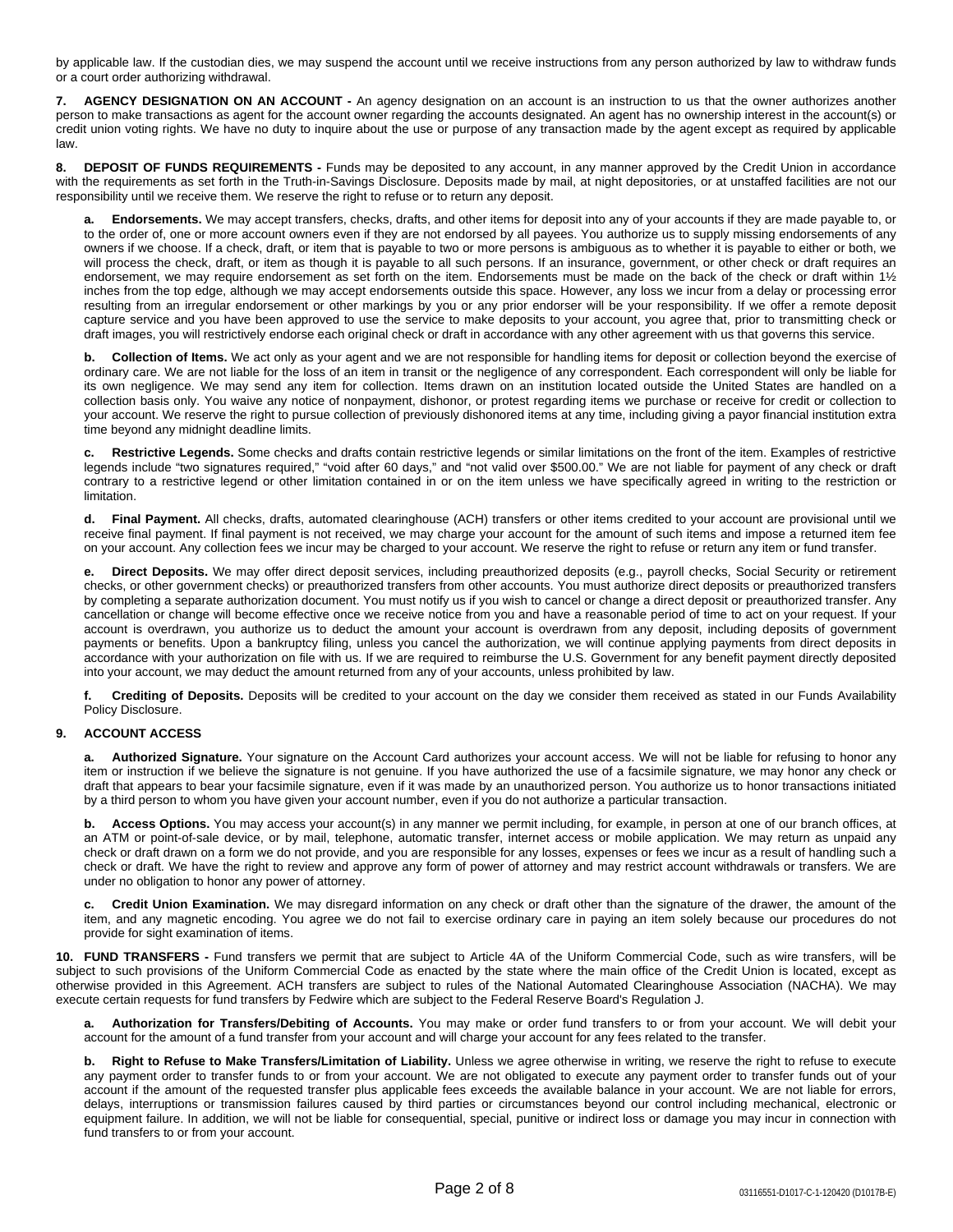**c. No Notice Required.** We will not provide you with notice when fund transfers are credited to your account. You will receive notice of such credits on your account statements. You may contact us to determine whether a payment has been received.

**d. Interest Payments.** If we fail to properly execute a payment order and such action results in a delay in payment to you, we will pay you dividends or interest, whichever applies to your account, for the period of delay as required by applicable law. You agree that the dividend or interest rate paid to you will be based on the lowest nominal dividend or interest rate we were paying on any account during that period.

**e. Provisional Credit for ACH Transactions.** We may provisionally credit your account for an ACH transfer before we receive final settlement. If we do not receive final settlement, we may reverse the provisional credit or require you to refund us the amount provisionally credited to your account, and the party originating the transfer will not be considered to have paid you.

**f. Payment Order Processing and Cut-off Times.** Payment orders we accept will be executed within a reasonable time of receipt. Unless we have agreed otherwise in writing, a payment order may not necessarily be executed on the date it is received or on a particular date you specify. Cut-off times may apply to the receipt, execution and processing of fund transfers, payment orders, cancellations, and amendments. Fund transfers, payment orders, cancellations, and amendments received after a cut-off time may be treated as having been received on the next fund transfer business day. Information about any cut-off times is available upon request. From time to time, we may need to temporarily suspend processing of a transaction for greater scrutiny or verification in accordance with applicable law. This action may affect settlement or availability of the transaction.

**g. Identifying Information.** If your payment order identifies the recipient and any financial institution by name and account or other identifying number, the Credit Union and any other financial institutions facilitating the transfer may rely strictly on the account or other identifying number, even if the number identifies a different person or financial institution.

**h. Amendments and Cancellations of Payment Orders.** Any account owner may amend or cancel a payment order regardless of whether that person initiated the order. We may refuse requests to amend or cancel a payment order that we believe will expose the Credit Union to liability or loss. Any request to amend or cancel a payment order that we accept will be processed within a reasonable time after it is received. You agree to hold us harmless from and indemnify us for all losses and expenses resulting from any actual or attempted amendment or cancellation of a payment order.

**i. Security Procedures.** We may require you to follow a security procedure to execute, amend or cancel a payment order so that we may verify the authenticity of the order, amendment or cancellation. You agree that the security procedure established by separate agreement between you and the Credit Union is commercially reasonable. If you refuse to follow a commercially reasonable security procedure that we offer, you agree to be bound by any payment order, whether authorized or not, that is issued in your name and accepted by us in good faith in accordance with the security procedure you choose.

**j. Duty to Report Unauthorized or Erroneous Fund Transfers.** You must exercise ordinary care to identify and report unauthorized or erroneous fund transfers on your account. You agree that you will review your account(s) and periodic statement(s). You further agree you will notify us of any unauthorized or erroneous transfers within the time frames described in the "Statements" section of this Agreement.

**k. Recording Telephone Requests.** You agree that we may record payment order, amendment and cancellation requests as permitted by applicable law.

**l. Remittance Transfers.** A "remittance transfer" is an electronic transfer of funds of more than \$15.00 which is requested by a sender and sent to a designated recipient in a foreign country by a remittance transfer provider. If we act as a remittance transfer provider and conduct a remittance transfer(s) on your behalf, the transaction(s) will be governed by 12 C.F.R. part 1005, subpart B - Requirements for remittance transfers. Terms applicable to such transactions may vary from those disclosed herein and will be disclosed to you at the time such services are requested and rendered in accordance with applicable law.

**11. ACCOUNT RATES AND FEES -** We pay account earnings and assess fees against your account as set forth in the Truth-in-Savings Disclosure and Schedule of Fees and Charges. We may change the Truth-in-Savings Disclosure or Schedule of Fees and Charges at any time and will notify you as required by law.

# **12. TRANSACTION LIMITATIONS**

**a. Withdrawal Restrictions.** We will pay checks or drafts, permit withdrawals, and make transfers from the available balance in your account. The availability of funds in your account may be delayed as described in our Funds Availability Policy Disclosure. We may also pay checks or drafts, permit withdrawals, and make transfers when you have an insufficient available balance in your account if you have established an overdraft protection plan or, if you do not have such a plan with us, in accordance with our overdraft payment policy. Members may opt-out of Courtesy Pay Overdraft Protection at any time, by informing us in writing.

We may refuse to allow a withdrawal in some situations and will advise you accordingly if, for example: (1) t a dispute between account owners (unless a court has ordered the Credit Union to allow the withdrawal); (2) a legal garnishment or attachment is served; (3) the account secures any obligation to us; (4) required documentation has not been presented; or (5) you fail to repay a credit union loan on time. We may require you to give written notice of 7 days to 60 days before any intended withdrawals.

**b. Transfer Limitations.** We may limit the dollar amount or the number of transfers from your account. Please consult your Truth-in-Savings Disclosure or your Electronic Fund Transfers Agreement and Disclosure.

**13. CERTIFICATE ACCOUNTS -** Any term share, share certificate, time deposit or certificate of deposit account (certificate account), whichever we offer as allowed by applicable federal or state law, is subject to the terms of this Agreement, the Truth-in-Savings Disclosure and Account Deposit Receipt for each account, and any other documents we provide for the account, the terms of which are incorporated herein by reference.

# **14. OVERDRAFTS**

**a. Payment of Overdrafts.** If, on any day, the available balance in your share or deposit account is not sufficient to pay the full amount of a check, draft, item, transaction, or other item, plus any applicable fee, that is posted to your account, we may pay or return the item or pay it, as described below. The Credit Union's determination of an insufficient available account balance may be made at any time between presentation and the Credit Union's midnight deadline with only one review of the account required. We do not have to notify you if your account does not have a sufficient available balance to pay an item. You understand and agree that a merchant or other entity may make multiple attempts to submit a returned item for payment. Consequently, because we may charge a service fee for an NSF item each time it is presented, we may charge you more than one service fee for any given item. Therefore, multiple fees may be charged to you as a result of a returned item and resubmission regardless of the number of times an item is submitted or resubmitted to us for payment, and regardless of whether we pay the item or return, reverse, or decline to pay the item. When we charge a fee for NSF items, the charge reduces the available balance in your account and may put your account into (or further into) overdraft.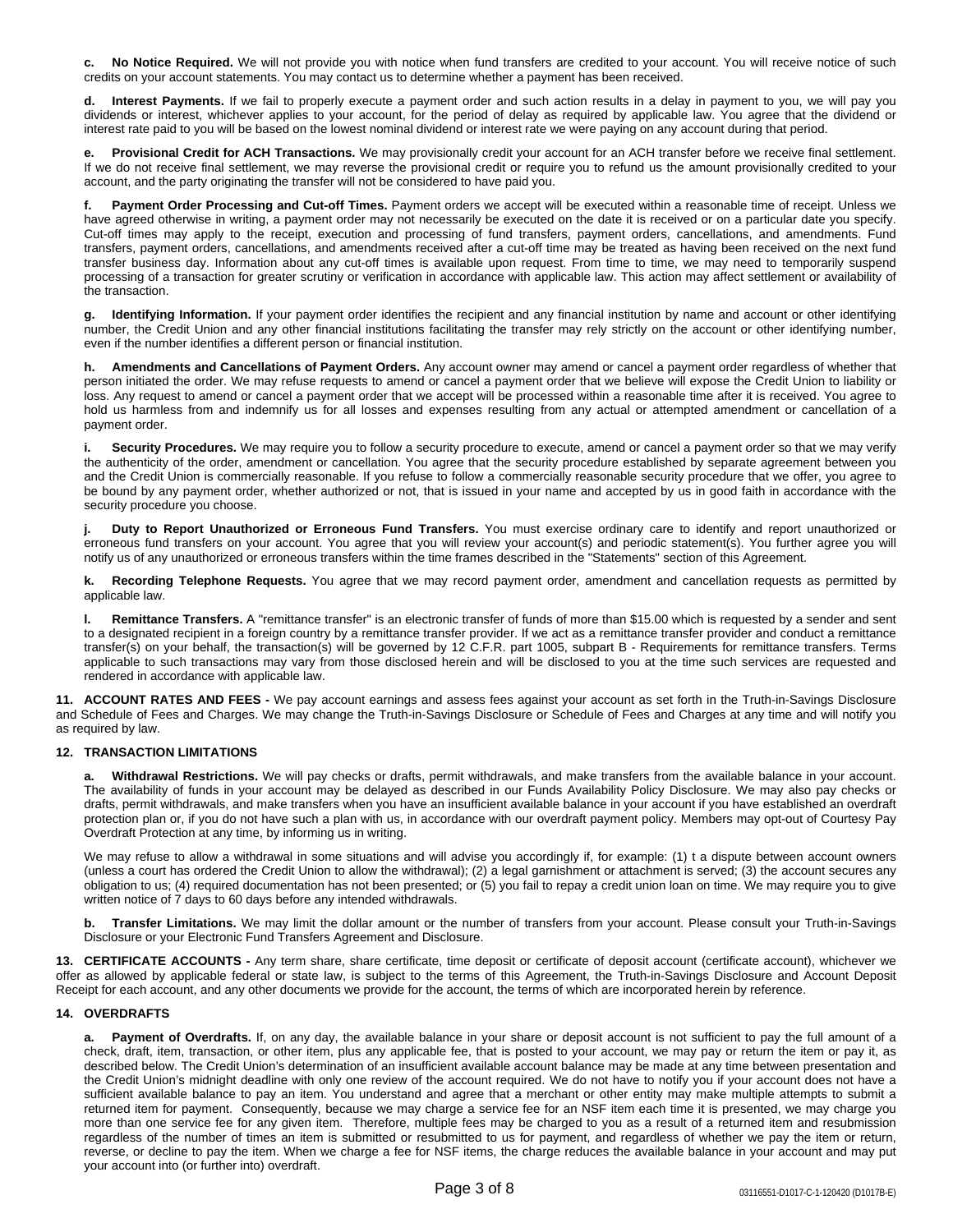If we offer standard overdraft services, this service allows us to authorize payment for the following types of transactions regardless of whether your share or deposit account has sufficient funds: (1) share drafts/checks and other transactions made using your checking account, except as otherwise described below; (2) automatic bill payments; (3) and ACH transactions. For ATM and one-time debit card transactions, you must affirmatively consent to such coverage. Without your consent, the Credit Union may not authorize and pay an ATM or one-time debit card transaction that will result in insufficient funds in your account. If you have established a service linking your share or deposit account with other individual or joint accounts, you authorize us to transfer funds from another account of yours to cover an insufficient item, including transfers from a share or deposit account, an overdraft line-of-credit account, or other account you so designate. Services and fees for these transactions are shown in the document the Credit Union uses to capture your affirmative consent and the Schedule of Fees and Charges.

Except as otherwise agreed in writing, if we exercise our right to use our discretion to pay such items that result in an insufficiency of funds in your account, we do not agree to pay them in the future and may discontinue coverage at any time without notice. If we pay these items or impose a fee that results in insufficient funds in your account, you agree to pay the insufficient amount, including the fee assessed by us, in accordance with our standard overdraft services or any other service you may have authorized with us or, if you do not have such protections with us, in accordance with any overdraft payment policy we have, as applicable.

**b. Order of Payments.** Checks, drafts, transactions, and other items may not be processed in the order that you make them or in the order that we receive them. We may, at our discretion, pay a check, draft, or item, and execute other transactions on your account in any order we choose. The order in which we process checks, drafts, or items, and execute other transactions on your account may affect the total amount of overdraft fees that may be charged to your account. Please contact us if you have questions about how we pay checks or drafts and process transfers and withdrawals.

**c. Understanding Your Account Balance.** Your checking account has two kinds of balances: the actual balance and the available balance. Your actual balance reflects the full amount of all deposits to your account as well as payment transactions that have been posted to your account. It does not reflect checks you have written and are still outstanding or transactions that have been authorized but are still pending. Your available balance is the amount of money in your account that is available for you to use. Your available balance is your actual balance less: (1) holds placed on deposits; (2) holds on debit card or other transactions that have been authorized but are not yet posted; and (3) any other holds, such as holds related to pledges of account funds and minimum balance requirements or to comply with court orders. We use your available balance to determine whether there are sufficient funds in your account to pay items, including checks and drafts, as well as ACH, debit card and other electronic transactions. Pending transactions and holds placed on your account may reduce your available balance and may cause your account to become overdrawn regardless of your actual balance. In such cases, subsequent posting of the pending transactions may further overdraw your account and be subject to additional fees. You should assume that any item which would overdraw your account based on your available balance may create an overdraft. You may check your available balance online at www.suffolkfcu.org, at an ATM, or by visiting a credit union branch.

**15. POSTDATED AND STALEDATED DRAFTS -** You agree not to issue any check or draft that is postdated. If you do draw or issue a check or draft that is payable on a future date and we pay it before that date, you agree that we shall have no liability to you for payment. You agree not to deposit checks, drafts, or other items before they are properly payable. We are not obligated to pay any check or draft drawn on your account that is presented more than six months past its date; however, if the check or draft is paid against your account, we will have no liability for such payment.

# **16. STOP PAYMENT ORDERS**

**a. Stop Payment Order Request.** Any owner may request a stop payment order on any check or draft drawn on the owner's account. To be binding, the order must accurately describe the check or draft, including the exact account number, check or draft number, and amount of the check or draft. This exact information is necessary for the Credit Union to identify the check or draft. If we receive incorrect or incomplete information, we will not be responsible for failing to stop payment on the check or draft. In addition, we must receive sufficient advance notice of the stop payment order to allow us a reasonable opportunity for us to act on it. If we recredit your account after paying a check or draft over a valid and timely stop payment order, you agree to sign a statement describing the dispute with the payee, to assign to us all of your rights against the payee or other holders of the check or draft, and to assist us in any legal action.

Stop payment orders for preauthorized debit transactions from your account are governed by Regulation E. Please refer to the Electronic Fund Transfers Agreement and Disclosure for rules regarding stop payments on preauthorized debit transactions.

**b. Duration of Order.** You may make an oral stop payment order which will lapse within 14 calendar days unless you confirm it in writing, or in a record if allowed by applicable law, within that time. A written stop payment order is effective for six months and may be renewed for additional sixmonth periods by submitting a renewal request in writing, or in a record if allowed by applicable law, before the stop payment order then in effect expires. We do not have to notify you when a stop payment order expires.

**c. Liability.** Fees for stop payment orders are set forth in the Truth-in-Savings Disclosure or Schedule of Fees and Charges. Payment on any certified check, cashier's check, teller's check, or any other check, draft, or payment guaranteed by us may be stopped only according to the provisions of Section 4-403 of the Uniform Commercial Code as enacted by the state of New York. You may not stop payment on any certified check, cashier's check, teller's check, or any other check, draft, or payment guaranteed by us. Although payment of an item may be stopped, you may remain liable to any item holder, including us. You agree to indemnify and hold the Credit Union harmless from all costs, including attorney's fees and all damages or claims related to our refusal to pay an item, as well as claims of any joint account owner or of any payee or endorsee for failing to stop payment of an item as a result of incorrect information provided by you.

**17. CREDIT UNION LIABILITY -** If we do not properly complete a transaction according to this Agreement, we will be liable for your losses or damages not to exceed the amount of the transaction, except as otherwise provided by law. We will not be liable if, for example: (1) your account contains an insufficient available balance for the transaction; (2) circumstances beyond our control prevent the transaction; (3) your loss is caused by your or another financial institution's negligence; or (4) your account funds are subject to legal process or other claim. We will not be liable for consequential damages, except liability for wrongful dishonor. We are not responsible for a check or draft that is paid by us if we acted in a commercially reasonable manner and exercised ordinary care. We exercise ordinary care if our actions or nonactions are consistent with applicable state law, Federal Reserve regulations and operating letters, clearinghouse rules, and general financial institution practices followed in the area we serve. You grant us the right, in making payments of deposited funds, to rely exclusively on the form of the account and the terms of this Agreement. Any conflict between what you or our employees may say or write will be resolved by reference to this Agreement.

**18. CHECKS PRESENTED FOR PAYMENT IN PERSON -** We may refuse to accept any check or draft drawn on your account that is presented for payment in person. Such refusal shall not constitute a wrongful dishonor of the check or draft, and we shall have no liability for refusing payment.

**19. REMOTELY CREATED CHECKS -** For purposes of this paragraph, "account" means a transaction account, credit account, and any other account on which checks (share drafts) may be drawn. A remotely created check is a check created by someone other than the person on whose account the check is drawn. A remotely created check is generally created by a third party payee as authorized by the owner of the account on which the check is drawn. Authorization is usually made over the telephone or through online communication. The owner of the account does not sign a remotely created check. In place of the owner's signature, the remotely created check usually bears a statement that the owner authorized the check or bears the owner's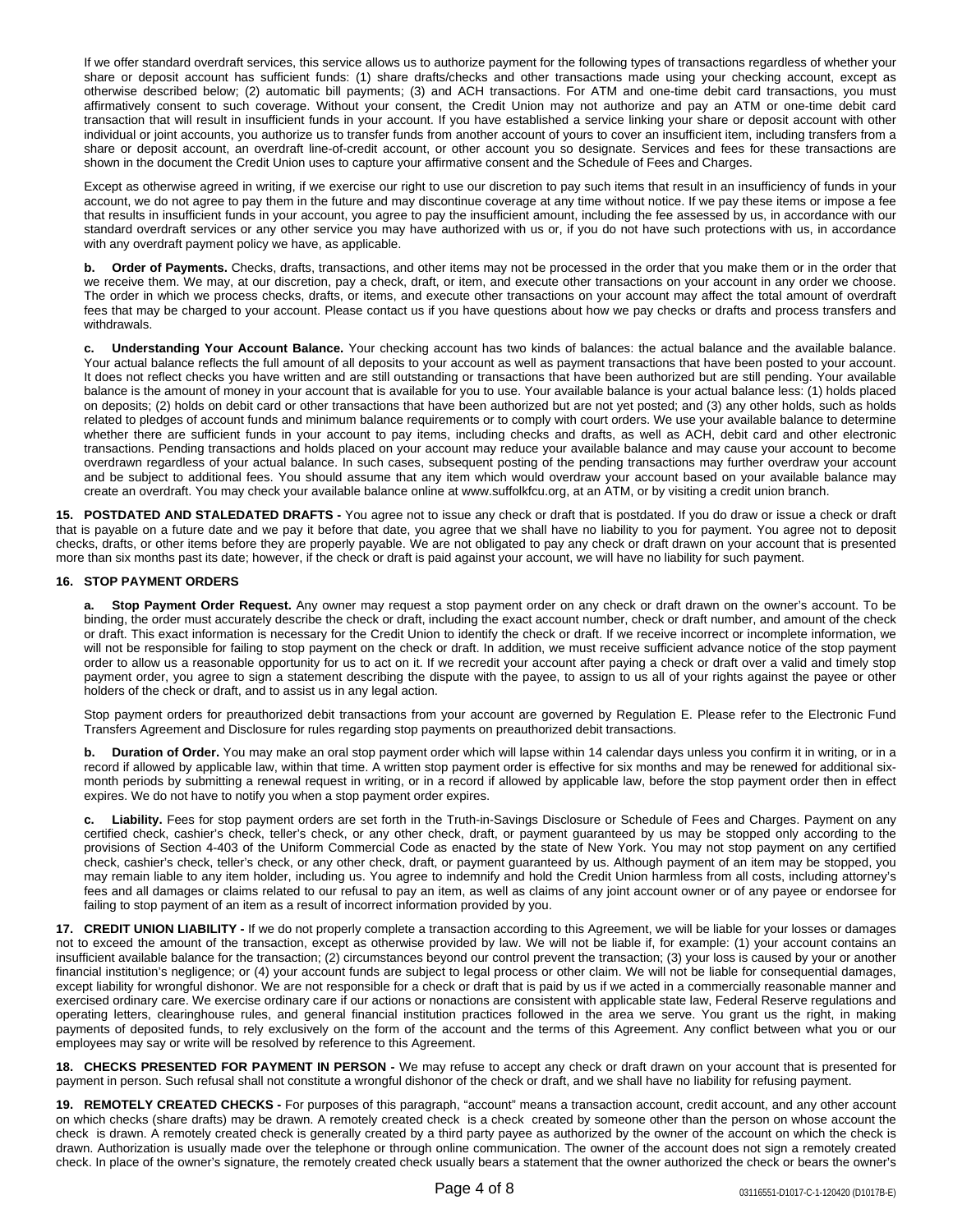printed or typed name. If you authorize a third party to draw a remotely created check against your account, you may not later revoke your authorization. It is your responsibility to resolve any authorization issues directly with the third party. We are not required to credit your account, and may charge against your account any remotely created check for which the third party has proof of your authorization.

**20. PLEDGE, RIGHT OF OFFSET AND STATUTORY LIEN -** Unless prohibited by law, you pledge and grant as security for all obligations you may have now or in the future, except obligations secured by your principal residence, all shares and dividends and all deposits and interest, if any, in all accounts you have with us now and in the future. If you pledge a specific dollar amount in your account for a loan, we will freeze the funds in your account(s) to the extent of the outstanding balance of the loan or, if greater, the amount of the pledge if the loan is a revolving loan. Otherwise, funds in your pledged account(s) may be withdrawn unless you are in default. You agree we have the right to offset funds in any of your accounts against the obligation owed to us. Federal or state law, depending upon whether we have a federal or state charter gives us a lien on all shares and dividends and all deposits and interest, if any, in accounts you have with us now and in the future. Except as limited by state or federal law, the statutory lien gives us the right to apply the balance of all your accounts to any obligation on which you are in default. After you are in default, we may exercise our statutory lien rights without further notice to you.

Your pledge and our statutory lien rights will allow us to apply the funds in your account to what you owe when you are in default, except as **limited by state or federal law.** If we do not apply or offset the funds in your account(s) to satisfy your obligation, we may place an administrative freeze on your account(s) in order to protect our statutory lien rights and may apply or offset the funds in your account(s) to the amount you owe us at a later time. The statutory lien and your pledge do not apply to any Individual Retirement Account or any other account that would lose special tax treatment under state or federal law if given as security. By not enforcing our right to apply or offset funds in your account(s) to your obligations that are in default, we do not waive our right to enforce these rights at a later time.

**21. LEGAL PROCESS -** If any legal action is brought against your account, we may pay out funds according to the terms of the action or refuse any payout until the dispute is resolved, as permitted by law. Any expenses or attorney fees we incur responding to legal process may be charged against your account without notice, unless prohibited by law. Any legal process against your account is subject to our lien and security interest.

**22. ACCOUNT INFORMATION -** Upon request, we will give you the name and address of each agency from which we obtain a credit report regarding your account. We agree not to disclose account information to third parties except when: (1) it is necessary to complete a transaction; (2) the third party seeks to verify the existence or condition of your account in accordance with applicable law; (3) such disclosure complies with the law or a government agency or court order; or (4) you give us written permission.

# **23. NOTICES**

**Name or Address Changes.** You are responsible for notifying us of any address or name change. The Credit Union is only required to attempt to communicate with you at the most recent address you have provided to us. We may require all name and address changes to be provided in writing. If we attempt to locate you, we may impose a service fee as set forth in the Truth-in-Savings Disclosure or Schedule of Fees and Charges.

**b. Notice of Amendments.** Except as prohibited by applicable law, we may change the terms of this Agreement. We will notify you, in a manner we deem appropriate under the circumstances, of any changes in terms, rates or fees as required by law. We reserve the right to waive any terms in this Agreement. Any such waiver shall not affect our right to future enforcement.

**c. Effect of Notice.** Any written notice you give us is effective when we receive it. Any written notice we give to you is effective when it is provided electronically or is deposited in the U.S. mail, postage prepaid and addressed to you at your statement mailing address, and will be effective whether or not received by you. Notice to any account owner is considered notice to all account owners.

**d. Electronic Notices.** If you have agreed to receive notices electronically, we may send you notices electronically and discontinue mailing paper notices to you until you notify us that you wish to reinstate receiving paper notices.

**24. TAXPAYER IDENTIFICATION NUMBERS AND BACKUP WITHHOLDING -** You agree that we may withhold taxes from any dividends or interest earned on your account as required by federal, state or local law or regulations. Your failure to furnish a correct Taxpayer Identification Number (TIN) or meet other requirements may result in backup withholding. If your account is subject to backup withholding, we must withhold and pay to the Internal Revenue Service a percentage of dividends, interest, and certain other payments. If you fail to provide your TIN within a reasonable time we may close your account and return the balance to you, less any applicable service fees.

# **25. STATEMENTS**

**a. Contents.** If we provide a periodic statement for your account, you will receive a periodic statement that shows the transactions and activity on your account during the statement period as required by applicable law. If a periodic statement is provided, you agree that only one statement is necessary for joint accounts. For share draft or checking accounts, you understand and agree that your original check or draft, when paid, becomes property of the Credit Union and may not be returned to you, but copies may be retained by us or be payable through financial institutions and made available upon your request. You understand and agree that statements are made available to you on the date they are mailed to you or, if you have requested, on the date they are made available to you electronically. You also understand and agree that checks, drafts, or copies thereof are made available to you on the date the statement is mailed to you or is provided to you electronically, even if the checks or drafts do not accompany the statement.

**b. Examination.** You are responsible for promptly examining each statement upon receiving it and reporting any irregularities to us. If you fail to report any irregularities such as forged, altered, unauthorized, unsigned, or otherwise fraudulent items drawn on your account, erroneous payments or transactions, or other discrepancies that are reflected on your statement within thirty three (33) days of the date we sent or otherwise provided the statement to you, we will not be responsible for your loss. We also will not be liable for any items that are forged or altered in a manner not detectable by a reasonable person, including the unauthorized use of facsimile signature equipment.

Unauthorized electronic fund transfers governed by Regulation E are subject to different reporting periods. Please refer to the Electronic Fund Transfers Agreement and Disclosure for reporting requirements pertaining to electronic fund transfers.

**c. Notice to Credit Union.** You agree that the Credit Union's retention of checks or drafts does not alter or waive your responsibility to examine your statements or the time limit for notifying us of any errors. The statement will be considered correct for all purposes, and we will not be liable for any payment made or charged to your account unless you notify us in writing within the above time limit for notifying us of any errors. If you fail to receive a periodic statement, you agree to notify us within fourteen (14) days of the time you regularly receive a statement.

**d. Address.** If we mail you a statement, we will send it to the last known address shown in our records. If you have requested to receive your statement electronically, we will send the statement or notice of statement availability to the last e-mail address shown in our records.

**26. INACTIVE ACCOUNTS -** As allowed by applicable law, we may classify your account as inactive or dormant and assess a fee if you have not made any transactions in your account over a specified period of time. The period of inactivity, the fee for servicing an inactive or dormant account, and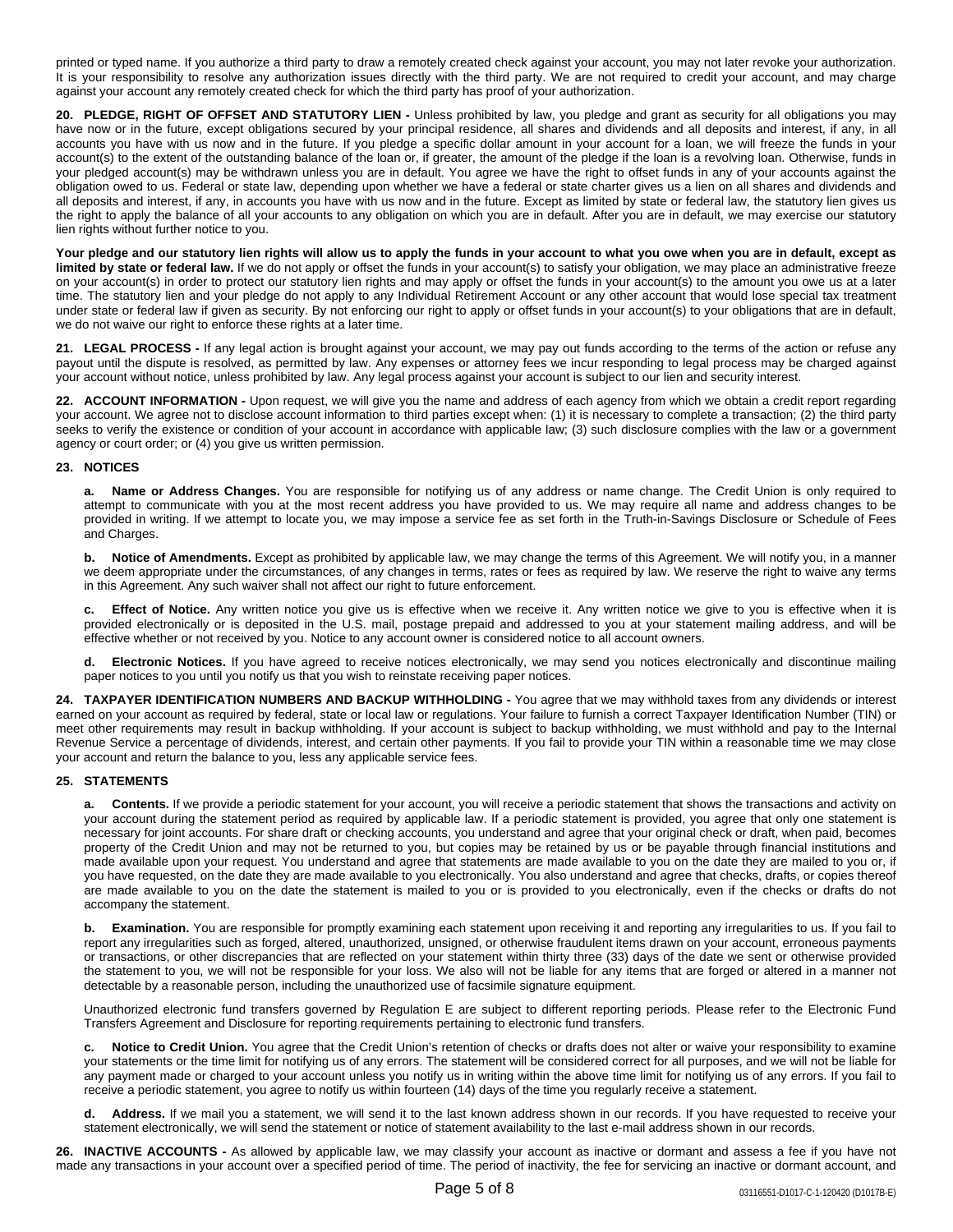the minimum balance required to avoid the service fee, if any, are set forth in our Schedule of Fees and Charges. If we impose a fee, we will notify you, as required by law, at your last known address. You authorize us to transfer funds from another account of yours to cover any service fees, if applicable. To the extent allowed by law, we reserve the right to transfer the account funds to an account payable or reserve account and to suspend any further account statements. If a deposit or withdrawal has not been made on the account and we have had no other sufficient contact with you within the period specified by state law, the account will then be presumed to be abandoned. Funds in abandoned accounts will be reported and remitted in accordance with state law. Once funds have been turned over to the state, we have no further liability to you for such funds. If you choose to reclaim such funds, you must apply to the appropriate state agency.

**27. SPECIAL ACCOUNT INSTRUCTIONS -** You may request that we facilitate certain trust, will, or court-ordered account arrangements. However, because we do not give legal advice, we cannot counsel you as to which account arrangement most appropriately meets the specific requirements of your trust, will, or court order. If you ask us to follow any instructions that we believe might expose us to claims, lawsuits, expenses, liabilities, or damages, whether directly or indirectly, we may refuse to follow your instructions or may require you to indemnify us or post a bond or provide us with other protection. Account changes requested by you, or any account owner, such as adding or closing an account or service, must be evidenced by a signed Account Change Card and accepted by us.

**28. TERMINATION OF ACCOUNT -** We may terminate your account at any time without notice to you or may require you to close your account and apply for a new account if, for example: (1) there is a change in owners or authorized signers; (2) there has been a forgery or fraud reported or committed involving your account; (3) there is a dispute as to the ownership of the account or of the funds in the account; (4) any checks or drafts are lost or stolen; (5) there are excessive returned unpaid items not covered by an overdraft protection plan; (6) there has been any misrepresentation or any other abuse of any of your accounts; (7) we reasonably deem it necessary to prevent a loss to us; or (8) as otherwise permitted by law. You may terminate an individual account by giving written notice. We reserve the right to require the consent of all owners to terminate a joint account. We are not responsible for payment of any check, draft, withdrawal, or other item after your account is terminated; however, if we pay an item after termination, you agree to reimburse us.

**29. TERMINATION OF MEMBERSHIP; LIMITATION OF SERVICES -** You may terminate your membership by giving us written notice or by withdrawing your minimum required membership share, if any, and closing all of your accounts. You may be expelled from membership for any reason allowed by applicable law. We may restrict account access and services without notice to you when your account is being misused; you have demonstrated conduct which is abusive in nature; as outlined in any policy we have adopted regarding restricting services; or as otherwise permitted by law.

**30. DEATH OF ACCOUNT OWNER -** We may honor all transfer orders, withdrawals, deposits, and other transactions on an account until we know of a member's death. Even with such knowledge, we may continue to pay checks or drafts or honor other payments or transfer orders authorized by the deceased member for a period of ten days after the member's death unless we receive instructions from any person claiming an interest in the account to stop payment on the checks, drafts, or other items. We may require anyone claiming a deceased owner's account funds to indemnify us for any losses resulting from our honoring that claim. This Agreement will be binding upon any heirs or legal representatives of any account owner.

**31. UNLAWFUL INTERNET GAMBLING AND OTHER ILLEGAL ACTIVITIES -** You agree that you are not engaged in unlawful internet gambling or any other illegal activity. You agree that you will not use any of your accounts, access devices or services for unlawful internet gambling or other illegal activities. We may terminate your account relationship if you engage in unlawful internet gambling or other illegal activities.

**32. SEVERABILITY -** If a court holds any portion of this Agreement to be invalid or unenforceable, the remainder of this Agreement shall not be invalid or unenforceable and will continue in full force and effect. All headings are intended for reference only and are not to be construed as part of the Agreement.

**33. ENFORCEMENT -** You are liable to us for any losses, costs or expenses we incur resulting from your failure to follow this Agreement. You authorize us to deduct any such losses, costs or expenses from your account without prior notice to you. If we bring a legal action to collect any amount due under or to enforce this Agreement, we shall be entitled, subject to applicable law, to payment of reasonable attorney's fees and costs, including fees on any appeal, bankruptcy proceedings, and any post judgment collection actions.

**34. GOVERNING LAW -** This Agreement is governed by the following, as amended from time to time: the Credit Union's bylaws; local clearinghouse and other payment system rules; federal laws and regulations, including applicable principles of contract law; and the laws and regulations of the state of New York. As permitted by applicable law, you agree that any legal action regarding this Agreement shall be brought in the county in which the Credit Union is located.

## 35. NEGATIVE INFORMATION NOTICE - We may report information about your loan, share, or deposit accounts to credit bureaus. Late **payments, missed payments, or other defaults on your accounts may be reflected in your credit report.**

**36. MONITORING AND RECORDING COMMUNICATIONS -** We may monitor and record communications between you and us, including telephone conversations, electronic messages, electronic records, or other data transmissions that affect your accounts or other products and services. Except as otherwise prohibited by applicable law, you agree we may monitor and record such communications without your approval or further notice to you.

**37. BINDING ARBITRATION AND CLASS ACTION WAIVER –** RESOLUTION OF DISPUTES BY ARBITRATION: THIS SECTION CONTAINS IMPORTANT INFORMATION REGARDING YOUR ACCOUNTS AND ALL RELATED SERVICES. IT PROVIDES THAT EITHER YOU OR WE CAN REQUIRE THAT ANY DISPUTES BE RESOLVED BY BINDING ARBITRATION. ARBITRATION REPLACES THE RIGHT TO GO TO COURT, INCLUDING THE RIGHT TO A JURY TRIAL AND THE RIGHT TO PARTICIPATE IN A CLASS ACTION OR SIMILAR PROCEEDING. IN ARBITRATION, THE DISPUTE IS SUBMITTED TO A NEUTRAL PARTY, AN ARBITRATOR, INSTEAD OF A JUDGE OR JURY. ARBITRATION PROCEDURES MAY BE MORE LIMITED THAN RULES APPLICABLE IN COURT.

# **Agreement to Arbitrate Disputes.**

Either You or We may elect, without the other's consent, to require that any dispute between us concerning Your Accounts and the services related to your Accounts be resolved by binding arbitration, except for those disputes specifically excluded below.

# **No Class Action or Joinder of Parties.**

YOU ACKNOWLEDGE THAT YOU AND WE AGREE THAT NO CLASS ACTION, CLASS-WIDE ARBITRATION, PRIVATE ATTORNEY GENERAL ACTION, OR OTHER PROCEEDING WHERE SOMEONE ACTS IN A REPRESENTATIVE CAPACITY, MAY BE PURSUED IN ANY ARBITRATION OR IN ANY COURT PROCEEDING, REGARDLESS OF WHEN THE CLAIM OR CAUSE OF ACTION AROSE OR ACCRUED, OR WHEN THE ALLEGATIONS OR FACTS UNDERLYING THE CLAIM OR CAUSE OF ACTION OCCURRED. Unless mutually agreed to by you and us, claims of two or more persons may not be joined, consolidated, or otherwise brought together in the same arbitration (unless those persons are joint account holders or beneficiaries on your account and/or related accounts, or parties to a single transaction or related transaction), whether or not the claim may have been assigned.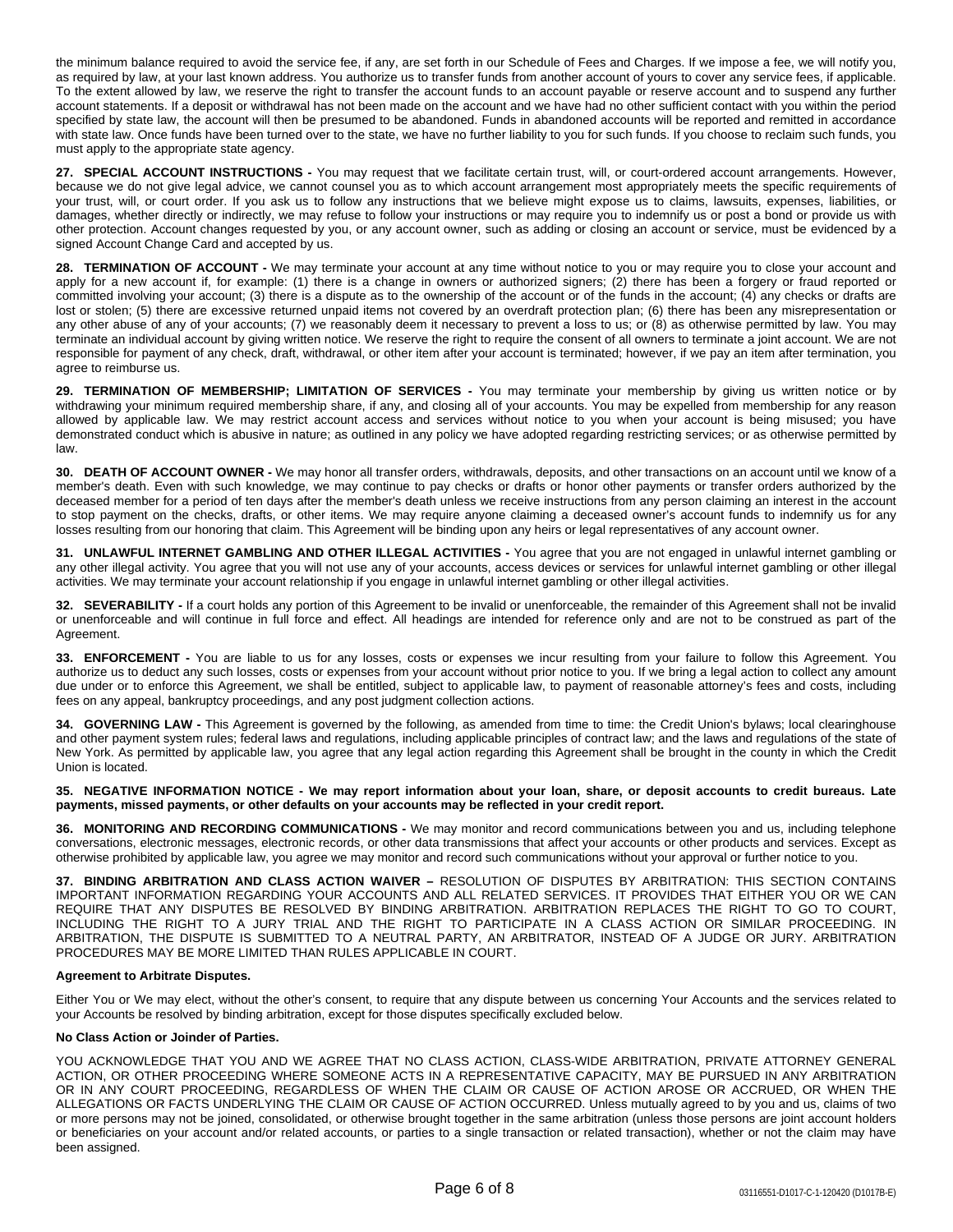### **Disputes Covered by Arbitration.**

YOU ACKNOWLEDGE THAT IN ARBITRATION THERE WILL BE NO RIGHT TO A JURY TRIAL. Any claim or dispute relating to or arising out of Your Accounts or our relationship will be subject to arbitration, regardless of whether that dispute arose before or after your receipt of this notice. Disputes include claims made as part of a class action, private attorney general or other representative action, it being expressly understood and agreed to that the arbitration of such claims must proceed on an individual (non-class, non-representative) basis and the arbitrator may award relief only on an individual (non-class, non-representative) basis. Disputes also include claims relating to the enforceability or interpretation of any of these arbitration provisions. Any questions about whether disputes are subject to arbitration shall be resolved by interpreting this arbitration provision in the broadest way the law will allow it to be enforced.

All disputes are subject to arbitration, no matter what legal theory they are based on, or what remedy (damages, or injunctive or declaratory relief) they seek. Disputes include any unresolved claims concerning any services relating to Your Accounts. Disputes include not only claims made directly by You, but also made by anyone connected with You or claiming through You, such as a joint account holder, account beneficiary, employee, representative, agent, predecessor or successor, heir, assignee, or trustee in bankruptcy. Disputes include not only claims that relate directly to the Credit Union, but also its parent, affiliates, successors, assignees, employees, and agents, and claims for which We may be directly or indirectly liable, even if We are not properly named at the time the claim is made. Disputes include claims based on any theory of law, contract, statute, regulation, tort (including fraud or any intentional tort), or any other legal or equitable ground, and include claims asserted as counterclaims, cross-claims, third-party claims, interpleaders or otherwise; and claims made independently or with other claims. If party initiates a proceeding in court regarding a claim or dispute which is included under this Resolution of Disputes by Arbitration provision, the other party may elect to proceed in arbitration pursuant to this Resolution of Disputes by Arbitration provision.

### **Disputes Excluded from Arbitration.**

Disputes filed by you or by us individually in a small claims court are not subject to arbitration, so long as the disputes remain in such court and advance only an individual (non-class, non-representative) claim for relief. However, if a matter in small claims court is removed, transferred, or appealed to a non-small claims court, that claim shall be subject to this Resolution of Disputes by Arbitration provision. Claims or disputes arising from your status as a borrower under any loan agreement with the Credit Union are also excluded from this Resolution of Disputes by Arbitration provision.

### **Commencing an Arbitration.**

The arbitration must be filed with one of the following neutral arbitration forums and follow its rules and procedures for initiating and pursuing an arbitration: American Arbitration Association or JAMS. If You initiate the arbitration, You must notify Us in writing at:

Suffolk Federal PO Box 9005 Medford, NY 11763 Attn: Compliance

If We initiate the arbitration, We will notify You in writing at Your last known address on file. You may obtain a copy of the arbitration rules for these forums, as well as additional information about initiating an arbitration by contacting these arbitration forums:

American Arbitration Association 1-800-778-7879 (toll-free) www.adr.org

JAMS 1-800-352-5267 (toll-free) www.jamsadr.com

The arbitration shall be conducted in the same city as the U.S. District Court closest to Your home address, unless the parties agree to a different location in writing.

#### **Administration of Arbitration.**

The arbitration shall be decided by a single, neutral arbitrator. The arbitrator will be either a lawyer with at least ten years experience or a retired or former judge selected in accordance with the rules of the arbitration forum. The arbitrator shall follow procedures and rules of the arbitration forum in effect on the date the arbitration is filed unless those rules and procedures are inconsistent with this arbitration provision, in which case this arbitration provision will prevail. Those provisions and rules may limit the discovery available to You or Us. The arbitrator will take reasonable steps to protect customer account information and other confidential information if requested to do so by you or by us. The arbitrator shall decide the dispute in accordance with applicable substantive law consistent with the Federal Arbitration Act and applicable statutes of limitations, will honor claims of privilege recognized at law, and will be empowered to award any damages or other relief provided for under applicable law. The arbitrator will not have the power to award relief to, or against, any person who is not a party to the arbitration. An award in arbitration shall determine the rights and obligations between the named parties only, and only in respect of the claims in arbitration, and shall not have any bearing on the rights and obligations of any other person, or on the resolution of any other dispute. Your or we may choose to have a hearing and be represented by counsel. The decision rendered by the arbitrator shall be in writing. At Your or Our request, the Arbitrator shall issue a written, reasoned decision following applicable law and relief granted must be relief that could be granted by the court under applicable law. Judgment on the arbitration award may be entered by any court of competent jurisdiction.

# **Costs**.

The party initiating the arbitration shall pay the initial filing fee. If You file the arbitration and an award is rendered in Your favor, We will reimburse You for Your filing fee. If there is a hearing, We will pay the fees and costs of the arbitration for the first day of that hearing. All other fees and costs will be allocated in accordance with the rules of the arbitration forum. However, We will advance or reimburse filing and other fees if the arbitrator rules that You cannot afford to pay them or finds other good cause for requiring Us to do so, or if you ask us in writing and we determine there is good reason for doing so. Each party shall bear the expense of their respective attorneys, experts, and witnesses and other expenses, regardless of who prevails, but a party may recover any or all costs and expenses from another party if the arbitrator, applying applicable law, so determines.

#### **Right to Resort to Provisional Remedies Preserved.**

Nothing herein shall be deemed to limit or constrain our right to resort to self-help remedies, such as the right of set-off or the right to restrain funds in an account, to interplead funds in the event of a dispute, to exercise any security interest or lien we may hold in property, or to comply with legal process, or to obtain provisional remedies such as injunctive relief, attachment, or garnishment by a court having appropriate jurisdiction; provided, however, that you or we may elect to arbitrate any dispute related to such provisional remedies.